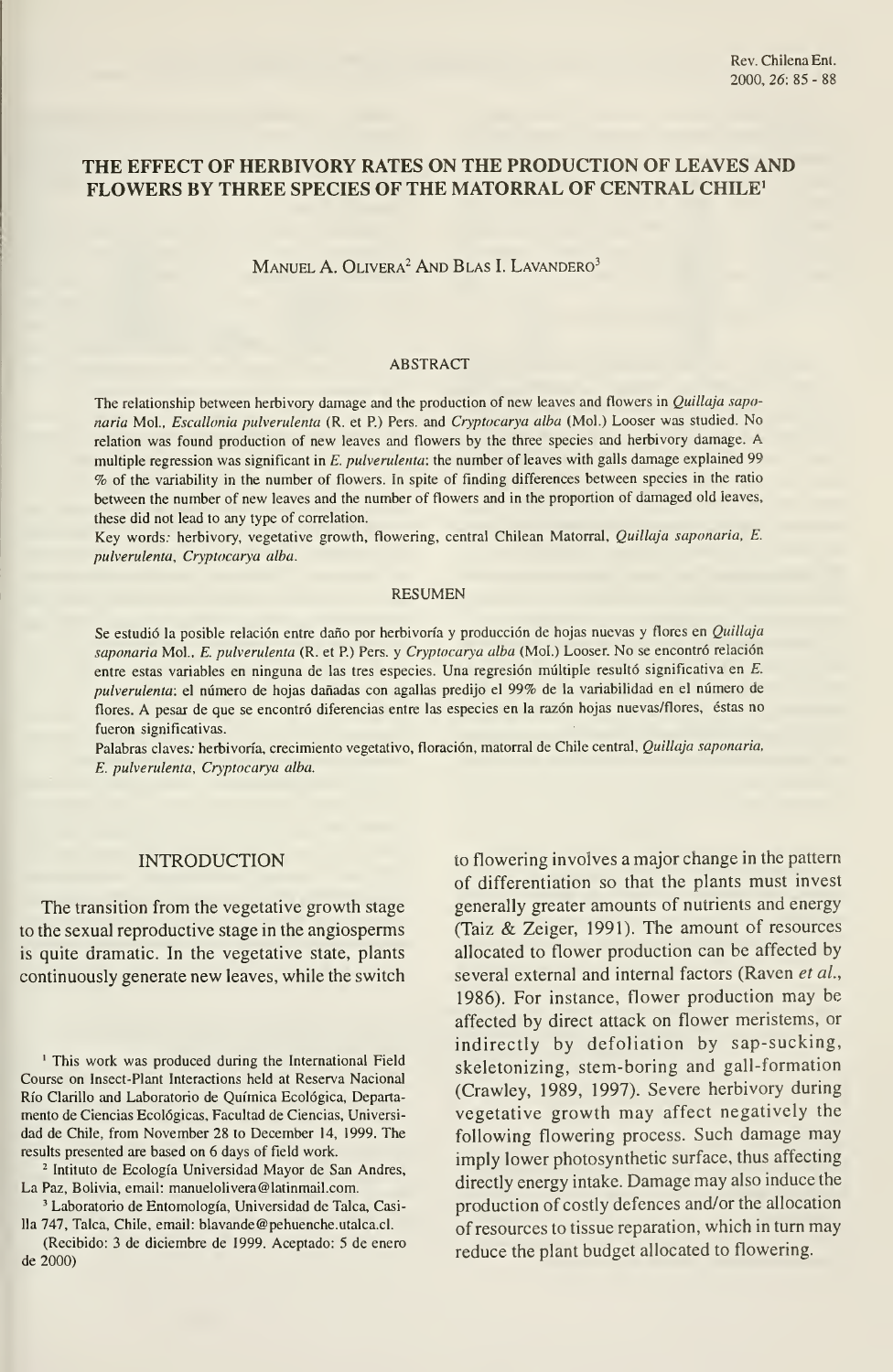The Chilean central 'matorral' (Montenegro et al., 1989) is occupied by species which develop under different herbivory exposure through the year and are thus affected in diferent scales and ways (Fuentes et al., 1981). In the present work, a study was undertaken of the effect of damage due to past herbivory on the production of new leaves and flowers in three matorral species.

# METHODS AND MATERIALS

Sampling was carried out in the Río Clarillo Natural Reserve (33°51'S, 70°29'W, 45 km southeast of Santiago, Chile). Two hundred grams of branches of Quillaja saponaria Mol., E. pulverulenta (R. et R) Pers. and Cryptocarya alba (Mol.) Looser were collected, with 10 replicates for each species. The number of old and new leaves with and without damage was recorded as well as the number of flowers (buds and mature flowers). The damage in old and new leaves was classified according to different types of herbivory: chewing, sap-sucking, skeletonizing and gall-forming.

The existence of a relation between herbivory of oíd leaves and the production of new leaves or new flowers, Spearman rank correlations were performed for each tree species. Múltiple regressions were also used to identify any tendencies in flower and leaf production in relation to previous herbivory.

#### RESULTS

In *Quillaja saponaria* the total number of new leaves was higher than both the number of old damaged leaves and the total number of flowers. Contrastingly, in E. pulverulenta there was a lower

number of vegetative structures and similar number of flowers as in Q. saponaria. Cryptocarya alba had a very small number of flowers and a higher number of old and new leaves with and without damage (Figure 1).

Chewing damage was the most frequent type in Q.saponaria, and was far more frequent than all other types of damage. In E. pulverulenta, damage levels were very low and no marked differences existed between damage types. In C. alba, sucking and chewing were the most frequent damage types and all other damage types were negligible (Figure 2).

Only in *Q. saponaria* there was a negative correlation between the number of total new leaves and the number of old leaves with damage  $(r = -1)$ 0.66;  $P = 0.04$ ). A multiple regression to assess the relative importance of different types of damage on new leaf production (using frequency of new leaves as a dependent variable and frequency of each type of damage on old leaves as independent variables), gave no signifícant correlations in any of the species studied. However, when flower frequency was used as the dependant variable a signifícant correlation  $(P \le 0.0001)$  was found in E. pulverulenta; in this case, the number of gall-damaged old leaves explained <sup>99</sup> % of the variability in flower frequency. No other signifícant correlations were found with any of the other species (Table 1).

Signifícant differences were found between species in the number of new leaves / number of flowers ratio  $(F_{2,2}=15.53; P=0.00003;$  one-way ANOVA). Through Tukey multiple range test ( $P$ < 0.05), signifícant differences were found between C. alba and the other two species, C. alba exhibiting the highest ratio. The same was true for the proportion of damaged oíd leaves between species

TABLE SUMMARY OF REGRESSION ANALYSIS. DEPENDENT VARIABLE: NUMBER OF FLOWERS; INDEPENDENT VARIABLES: NUMBER OF OLD LEAVES WITH DIFFERENT TYPES OF HERBIVORY

|                             | <b>B</b> eta | St. error<br>of Beta | B     | St. error<br>of B | t(6)  | P-level  |
|-----------------------------|--------------|----------------------|-------|-------------------|-------|----------|
| Intercept                   |              |                      | 1.911 | 6.778             | 0.282 | 0.787    |
| Chewing damage <sup>a</sup> | 0.146        | 0.078                | 0.303 | 0.161             | 1.879 | 0.109    |
| Sucking damage <sup>a</sup> | 0.057        | 0.079                | 0.067 | 0.091             | 0.732 | 0.491    |
| Gall damage <sup>a</sup>    | 0.998        | 0.079                | 1.289 | 0.102             | 12.57 | 0.000015 |

' Number of oíd leaves with stated type of damage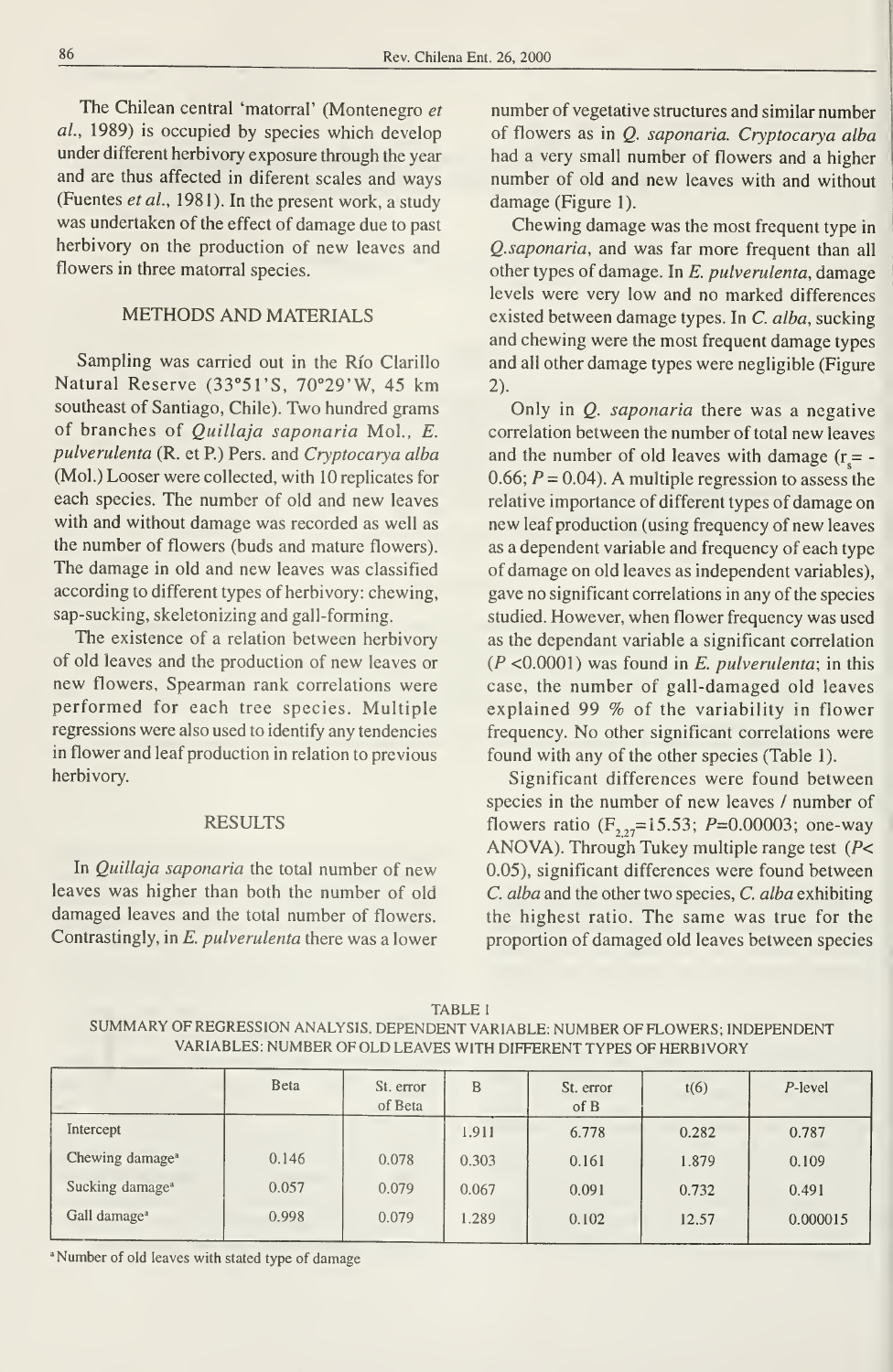

Figures 1-2.1. Number of damaged old leaves, new leaves, and flowers in Quillaja saponaria, Escallonia pulverulenta, and Cryptocarya alba 2. Damage type in old leaves of Quillaja saponaria, Escallonia pulverulenta, and Cryptocarya alba

 $(F_{2,2}=131.74, P < 0.0001$ ; one-way ANOVA). In this case, three different groups were found through Tukey multiple range tests ( $P < 0.05$ ), where Q. saponaria presented the highest proportion of damaged old leaves, followed by E. pulverulenta and C. alba.

# DISCUSSION

In none of the species studied there was evidence of a relationship between the number of leaves per flower produced by the plant and herbivory of the old generation of leaves in these species. Such relation was expected since it has been suggested that there are direct and indirect effects of old herbivory on the general performance of a plant (Crawley, 1989; Waterman & Mole, 1989), its vegetative growth (Quiring & McKinnon, 1999), its reproductive success (Crawley, 1989) and the final decisión of the plant to choose the developing course of their meristems and buds (Crawley, 1997). All these factors seem to be conditioned by external and intemal factors, besides the herbivory, as has been reported in other species (Waterman & Mole, 1989). The present results should be taken cautiously because of the limitations of the sampling period.

Despite this limitation, the present results suggest that for Q. saponaria and C. alba damage due to past herbivory does not affect subsequent vegetative growth and flowering. This may indicate that the assumption of trade-off underlying the pattern of energy allocation in plants does not hold. Thus, in these species damage does not imply decreasing allocation to flowering. On the other hand, availability of resources to life history demands may not be limiting in these cases. Further studies are needed in order contrast these hypotheses.

E. pulverulenta showed a positive correlation between damage in old leaves by gall-formers and the number of flowers produced. This suggests that not only the assumption of trade-off underlying the pattern of energy allocation in the plant does not hold, but a possible mechanism of flowering induced by galling may be ocurring.

The fact that C. alba showed more flowers per old leaf than the other species may be attributed to a delay in the flowering of this species during the present season.

Future work should address how damage affects photosynthetic capacity of tissues (i.e. to look at area damaged instead of frequency of damaged leaves), and carry out evaluations in different time and space coordinates, as well as incorporating experiments with artificial damage.

#### ACKNOWLEDGEMENTS

We gratefully acknowledge the financial support of MISTRA/IFS for our participation in the course, and the help and advice received from staff at CONAE